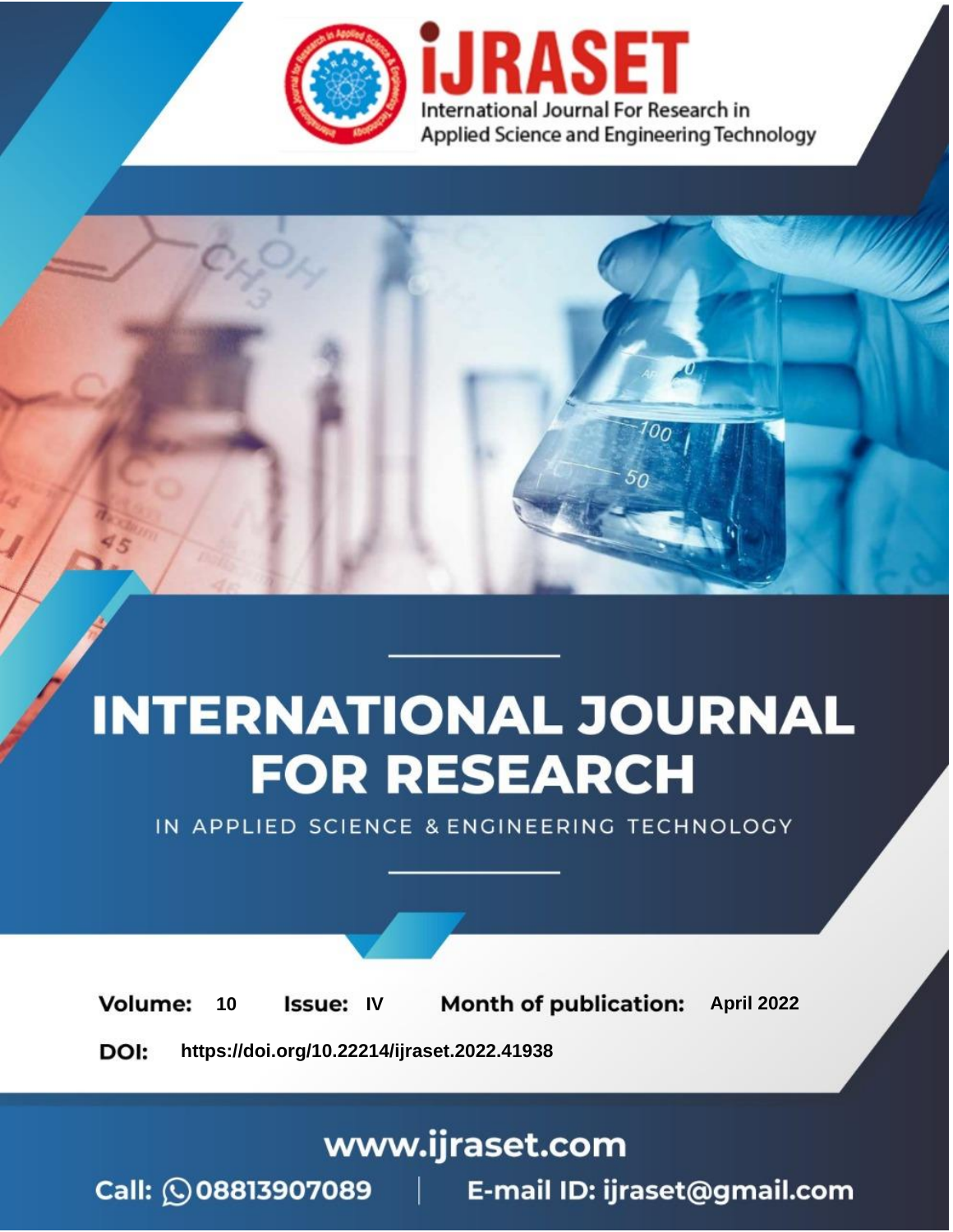### **Implementation Paper on Network Data Verification Using Machine Learning Classifiers Based on Reduced Feature Dimensions**

Miss. Maithili Deshmukh<sup>1</sup>, Dr. M. A. Pund<sup>2</sup>

*<sup>1</sup>PG Scholar, <sup>2</sup>Professor, Computer Science & Engineering, Prof Ram Meghe Institute of Research and Technology, Amravati, Maharashtra, INDIA*

*Abstract: With the rapid development of network-based applications, new risks arise and extra security mechanisms require additional attention to enhance speed and accuracy. Although many new security tools are developed, the rapid rise of malicious activity may be a major problem and therefore the ever-evolving attacks pose serious threats to network security. Network administrators rely heavily on intrusion detection systems to detect such network intrusion activity. a serious approach is machine learning methods for intrusion detection, where we learn models from data to differentiate between abnormal and normal traffic. Although machine learning methods are often used, there are some drawbacks to deep analysis of machine learning algorithms in terms of intrusion detection. during this work, we present a comprehensive analysis of some existing machine learning classifiers within the context of known intrusions into network traffic. Specifically, we analyze classification along different dimensions, that is, feature selection, sensitivity to hyper-parameter selection, and sophistication imbalance problems involved in intrusion detection. We evaluate several classifications using the NSL-KDD dataset and summarize their effectiveness using detailed experimental evaluation.*

*Keywords: IDS, Machine Learning, Classification Algorithms, NSL-KDD Dataset, Network Intrusion Detection, Data Mining, Feature Selection, WEKA, Hyperparameters, Hyperparameter Optimization.*

#### **I. INTRODUCTION**

To extract important features from these higher dimensions of variables and data. Statistical techniques were wont to reduce noise and redundant data. However, we don't use all the features to coach the model. we are able to improve our model with both correlated and non-correlated features, therefore the choice of features plays a vital role.

Furthermore, it not only supports our model to be trained faster but also reduces the complexity of the model, makes it easier to grasp and improves the accuracy, precision or metric performance in memory. There are four main reasons why the selection of facilities is important. First, discard the model to scale back the amount of parameters. Further reduce training time, increase normalization to cut back overfilling, and avoid the curse of dimensionality. within the field of information processing and analysis, datasets are often an oversized number of variables or characteristics that determine the applicability and usefulness of the information. Also the challenge of classification is to listen to balanced and unbalanced data. Another motivation is to induce the most effective model with high predictions and tiny errors. High-dimensional means there will be hundreds, thousands, or perhaps countless input variables. Low input dimensions usually have fewer parameters or a straightforward structure in machine learning models, called degrees of freedom. Models with an excessive amount of freedom are likely to over-fit the training dataset and thus don't perform well on new data. Instead it's desirable to possess a straightforward model with good generalization and input file with few input variables. this is often very true for linear models where the quantity of inputs and therefore the degree of freedom of the model are often closely related.

#### **II. LITERATURE SURVEY**

- *1)* In this Paper their analysis results for the performance of the six different classifiers on the NSLKDD dataset shows that J48 and IBK are the best two classifiers in terms of accuracy detection but IBK is much better when applying feature selection techniques. For future work, we propose to carry out an exploration on how to employ optimization techniques to develop an intrusion detection model with a better accuracy rate
- *2)* The conclusion of the present study can be summarized into the following three points: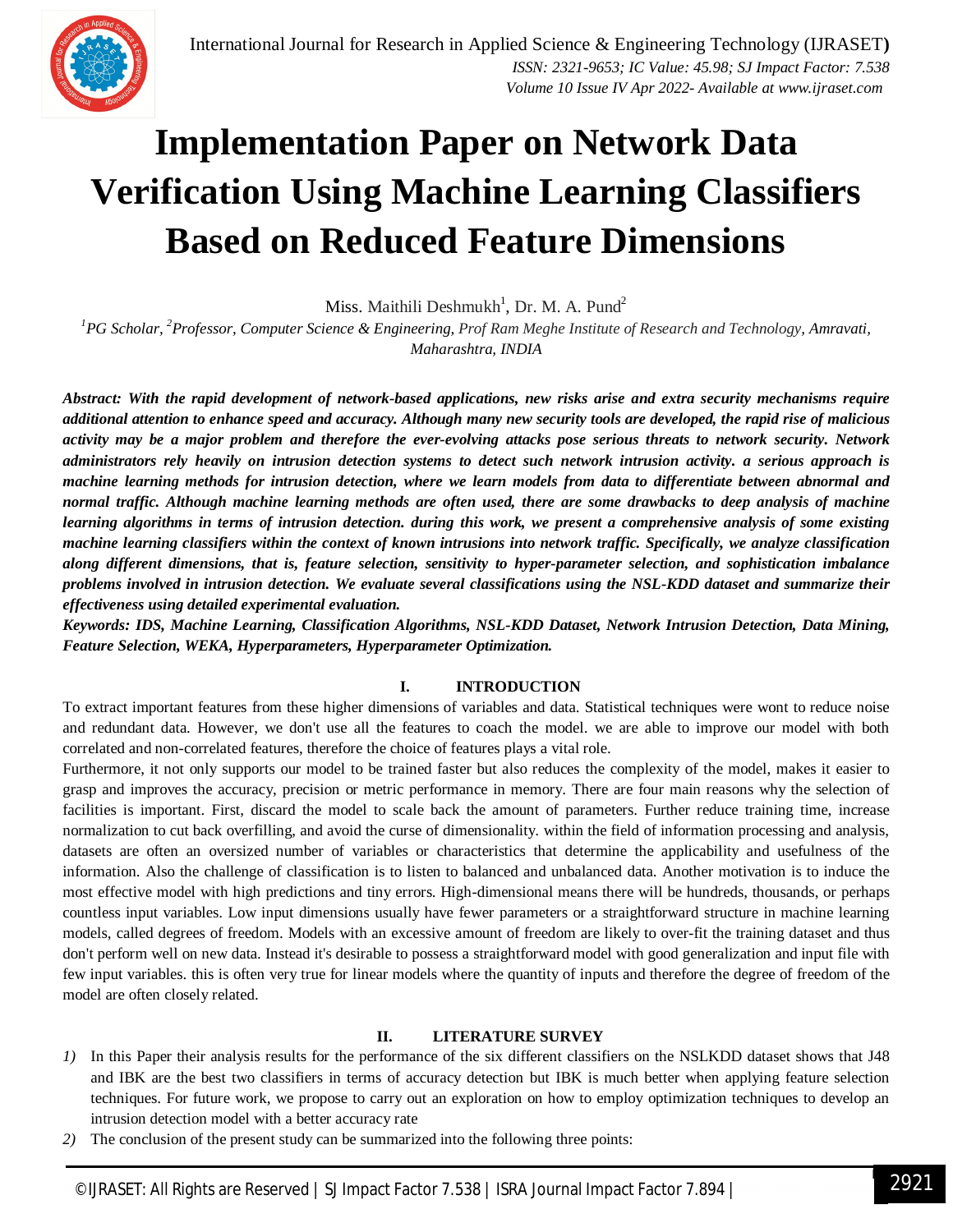International Journal for Research in Applied Science & Engineering Technology (IJRASET**)**



 *ISSN: 2321-9653; IC Value: 45.98; SJ Impact Factor: 7.538 Volume 10 Issue IV Apr 2022- Available at www.ijraset.com*

- *a)* A social media GIS which integrated a Web-GIS, an SNS and Twitter and which included a function for classifying submitted information was designed and developed. A system which supports utilization of information in order to reduce the effects of natural disasters which anticipates use not only in normal times but also use during disasters when there is an information glut was proposed. The system supports utilization of information by depicting submitted information based on location information and content using color-coded semitransparent circles, and by displaying information based on information about present location. Mitaka City in the Metropolis of Tokyo was selected as the region for operation of the system. After a survey of existing conditions was conducted, the system was developed in detail.
- *b)* Since full-scale operation was to be conducted for ten weeks, a one-week operation test was conducted in advance and an area for improvement of the system was identified. After that, the system was reconfigured. People targeted as users of the system were those residing in, commuting to, or attending school in Mitaka City aged eighteen years of age or over. The number of users was fifty in total. Users in their forties and fifties made up the greatest proportion of users, at 32% and 30%, respectively, while the proportion of users in their twenties, thirties, and sixties and above was 14%, 12%, and 10%, respectively, so the system was used by a wide range of age groups. During the period of operation, users accessed the system from PCs and mobile information terminals, and submitted and viewed information.
- *c)* An evaluation of the operation was conducted based on access log analysis and submitted information. The former showed that the system was continually accessed throughout the period of operation, and the later showed that 260 pieces of disaster information were submitted, dispersed throughout Mitaka City. Based on the results of the evaluation of the operation, measures for using the system even more effectively were summarized into the following two points: (1) Notification of information to passive users, and (2) Operation of the system using cloud computing. Future topics for research include expanding the stages of use of the system to times of post-disaster restoration and redevelopment, cooperating with firefighters and police, and operating the system with the participation of a wider user base, and increasing the track record of use of the system by operating it in other regions as well, and further increasing the significance of using the social media GIS developed in the present study
- *d)* The dimensionality reduction problem is responsible for the process of reducing the dimension of a large feature set into a combined reduced-feature set that makes up a large sphere in the n-dimensional space. Hence the dimensionality reduction problem presents advantages like computational efficiency and redundancy removing and other disadvantages such as datalosing and feature-losing in datasets. We have worked in the fields of dimensionality reduction in large datasets. So, our machine learning method for reducing dimensional space in large datasets merges all datasets as a huge one in the first stage. Then, we used PCA for dimensionality reduction, that solves the problems encountered in previous proposals, after applying the ETL process. Hence, our novel method highlights the use of the Python framework where standard representation for numerical data and implementations for mathematical calculations at a high level of programming are performed in an efficient environment. Besides, we have applied our research in the real environment Epileptic Seizure Recognition Data Set provided by UCI Machine Learning Repository. The experimental results show that Random Forest outcomes better than the rest of the algorithms with this complex dataset obtaining an accuracy of 70.3%. We can also appreciate that MLP behaves very stable in general terms and together with Random Forest are the best algorithms to be optimized. In this regard, as shown in figure 2, we can realize how important is the correct selection of a particular scalar or another for the algorithms due mainly to the taxonomy of the data. The intrinsic complexity of the dataset tested in this manuscript suggests excellent conditions for adaptation to other health care scenarios, where the complexity of biological systems will also be adapted to our generic methodology. Although the results obtained are very encouraging, the greatest achievement in the authors' opinion is the possibility of future lines. At this point and due to the complexity of the data currently generated, with characteristics of variability and other aspects besides the volume, such as velocity, veracity of the big data, where a new world has opened up to continue in this fascinating area of data science research.
- *e)* In this paper, the state of the art on ensemble methodologies to deal with class imbalance problem has been reviewed. This issue hinders the performance of standard classifier learning algorithms that assume relatively balanced class distributions, and classic ensemble learning algorithms are not an exception. In recent years, several methodologies integrating solutions to enhance the induced classifiers in the presence of classim balance by the usage of ensemble learning algorithms have been presented. However, there was a lack of framework where each one of them could be classified; for this reason, a taxonomy where they can be placed has been presented. We divided these methods into four families depending on their base ensemble learning algorithm and the way in which they address the class imbalance problem. Once that the new taxonomy has been presented, thorough study of the performance of these methods in a large number of real-world imbalanced problems has been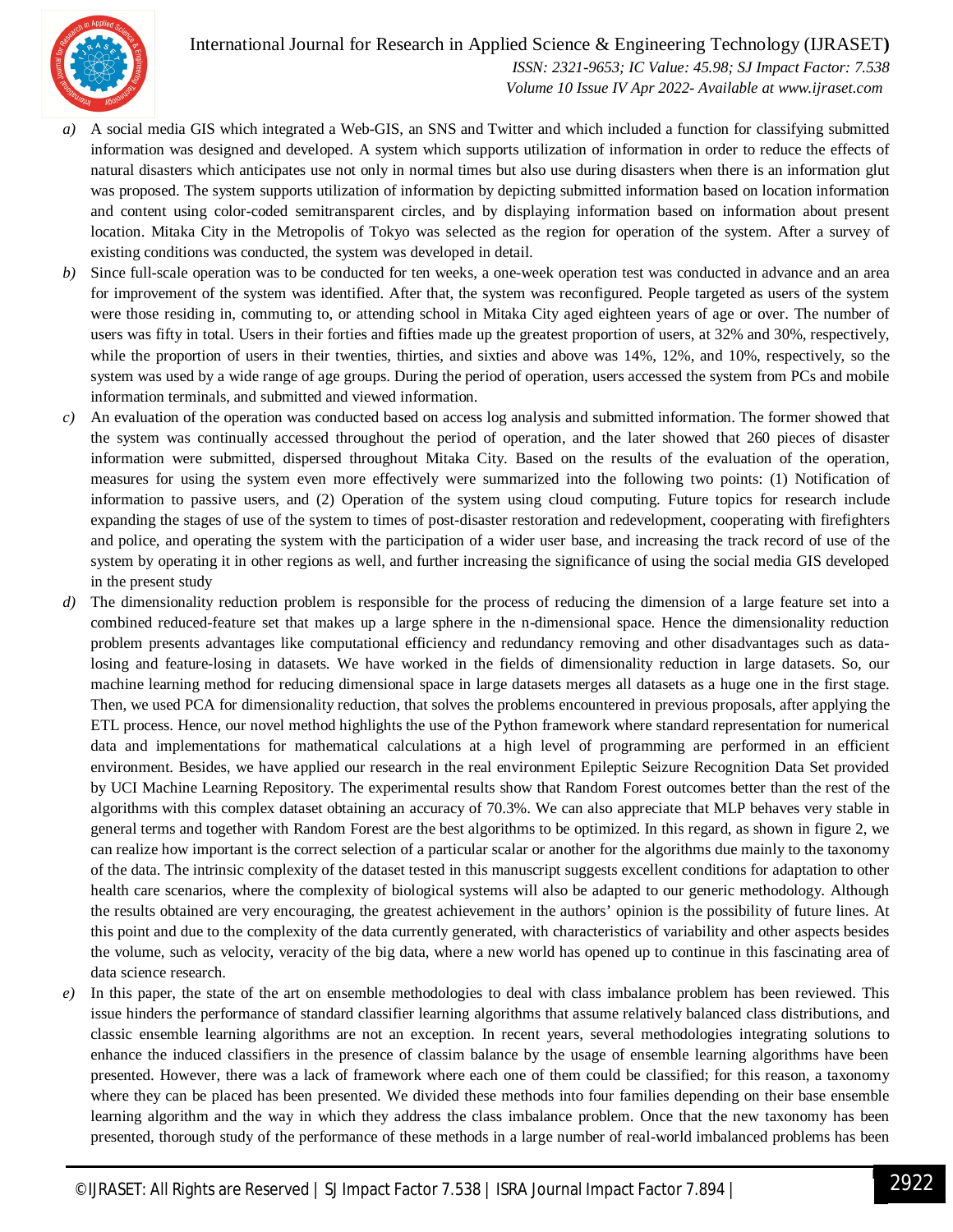

International Journal for Research in Applied Science & Engineering Technology (IJRASET**)**  *ISSN: 2321-9653; IC Value: 45.98; SJ Impact Factor: 7.538*

 *Volume 10 Issue IV Apr 2022- Available at www.ijraset.com*

performed, and these approaches with classic ensemble approaches and non ensemble approaches have been compared. We have performed this study developing a hierarchical analysis over the taxonomy proposed, which was guided by nonparametric statistical tests. Finally, we have concluded that ensemble-based algorithms are worthwhile, improving the results that are obtained by the usage of data preprocessing techniques and training a single classifier. The use of more classifiers makes them more complex, but this growth is justified by the better results that can be assessed. We have to remark the good performance of approaches such as RUSBoost or Under Bagging, which despite being simple approaches, achieve higher performances than many other more complex algorithms. Moreover, we have shown the positive synergy between sampling techniques (e.g., under sampling or SMOTE) and Bagging ensemble learning algorithm. Particularly noteworthy is the performance of RUSBoost, which is the computationally least complex among the best performers

**III. SYSTEM DESIGNS**



Fig : Network Data Verification Using Machine Learning



Fig : Flow Diagram for Network Data Verification Using Machine Learning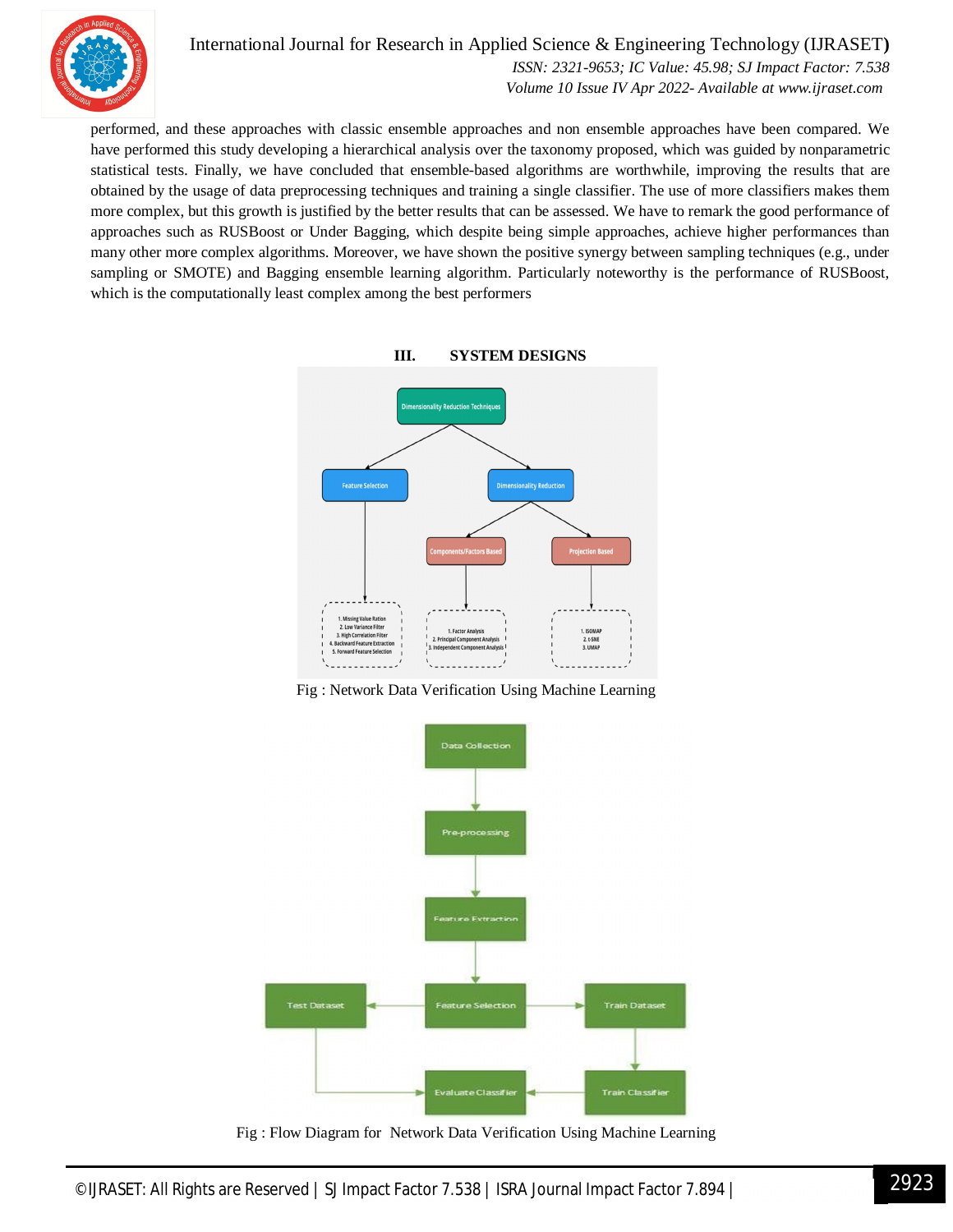

International Journal for Research in Applied Science & Engineering Technology (IJRASET**)**

 *ISSN: 2321-9653; IC Value: 45.98; SJ Impact Factor: 7.538 Volume 10 Issue IV Apr 2022- Available at www.ijraset.com*

#### **IV. CONCLUSION**

As rapid development of network-based applications, new risks arise and extra security mechanisms require additional attention to enhance speed and accuracy hence we concluded the system which proposed Network Data Verification Using Machine Learning Classifiers Based On Reduced Feature Dimensions. In this survey paper, we discuss about Network Data Verification Using Machine Learning Classifiers Based On Reduced Feature Dimensions. Hence we successfully concluded and it is easy to recall and it is tough to predict. The further improvisation of system is possible as the classifier and datasets are trained.

#### **V. ACKNOWLEDGEMENT**

First and foremost, I would like to express my sincere gratitude to my Dr M. A. Pund who has in the literal sense, guided and supervised me. I am indebted with a deep sense of gratitude for the sconstant inspiration and valuable guidance throughout the work.

#### **REFERENCES**

- [1] Ahmed Mahfouz, Deepak Venugopal, Sajan G Shiva "Comparative Analysis of ML Classifiers for Network Intrusion Detection**"** August 2019 Conference: International Congress on Information and Communication TechnologyAt: London, UK
- [2] D. B. Roy, R. Chaki, State of the art analysis of network traffic anomaly detection, in Ap-plications and Innovations in Mobile Computing (AIMoC), 2014, IEEE, 2014, pp. 186–192.
- [3] RAFAEL MUÑOZ TEROL 1 , ALEJANDRO REINA REINA2 , SABER ZIAEI 3 , AND DAVID GIL 4 1 A Machine Learning Approach to Reduce Dimensional Space in Large Datasets
- [4] M. Galar, A. Fernandez, E. Barrenechea, H. Bustince, and F. Herrera, ''A review on ensembles for the class imbalance problem: Bagging-, boosting-, and hybrid-based approaches,'' IEEE Trans. Syst., Man, Cybern.C, Appl. Rev., vol. 42, no. 4, pp. 463–484, Jul. 2012.
- [5] R. Polikar, ''Ensemble based systems in decision making,'' IEEE Circuits Syst. Mag., vol. 6, no. 3, pp. 21–44, 3rd Quart., 2006.
- [6] T. G. Dietterich, ''Ensemble methods in machine learning,'' in Proc. Int. Workshop Multiple Classifier Syst.. Berlin, Germany: Springer, 2000
- [7] R. M. O. Cruz, R. Sabourin, and G. D. C. Cavalcanti, ''Dynamic classifier selection: Recent advances and perspectives,'' Inf. Fusion, vol. 41,pp. 195–216, May 2018.
- [8] S. Bashbaghi, E. Granger, R. Sabourin, and G.-A. Bilodeau, ''Dynamic selection of exemplar-SVMs for watch-list screening through domain adaptation,'' in Proc. 6th Int. Conf. Pattern Recognit. Appl. Methods, 2017, pp. 738–745.
- [9] P. R. L. de Almeida, E. J. da Silva Junior, T. M. Celinski, A. de Souza Britto, L. E. S. de Oliveira, and A. L. Koerich, ''Music genre classification using dynamic selection of ensemble of classifiers,'' in Proc. IEEE Int. Conf. Syst., Man, Cybern., Oct. 2012, pp. 2700–2705.
- [10] B. Baesens, T. Van Gestel, S. Viaene, M. Stepanova, J. Suykens, and J. Vanthienen, "Benchmarking state-of-the-art classification algorithms for credit scoring,'' J. Oper. Res. Soc., vol. 54, no. 6, pp. 627–635, Jun. 2003.
- [11] H. Xiao, Z. Xiao, and Y. Wang, ''Ensemble classification based on supervised clustering for credit scoring,'' Appl. Soft Comput., vol. 43, pp. 73–86,Jun. 2016.
- [12] M. Galar, A. Fernandez, E. Barrenechea, H. Bustince, and F. Herrera, "A review on ensembles for the class imbalance problem: Bagging-, boosting-, and hybrid-based approaches,'' IEEE Trans. Syst., Man, Cybern. C, Appl. Rev., vol. 42, no. 4, pp. 463–484, Jul. 2012.